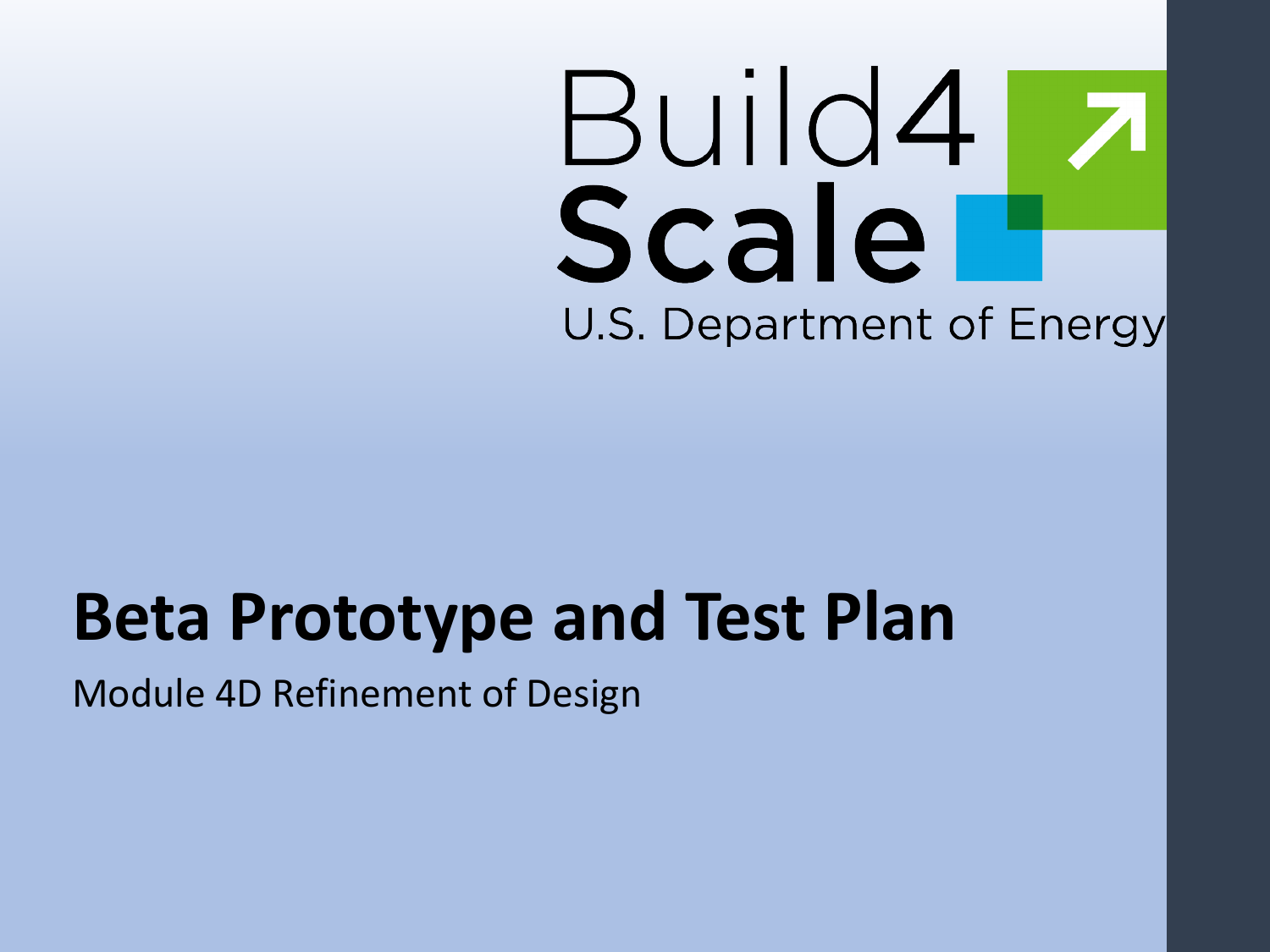### **Motivation**

*Why is this module important?*



- **□** Almost any final product goes through an iterative process called the product development cycle
- $\Box$  Prototype development and testing is a crucial building block in the product development cycle
- $\square$  Successive iterations typically include many changes to design, function, or specifications
- $\Box$  Failing to properly document these changes can result in a final design or product that does not satisfy the desired requirements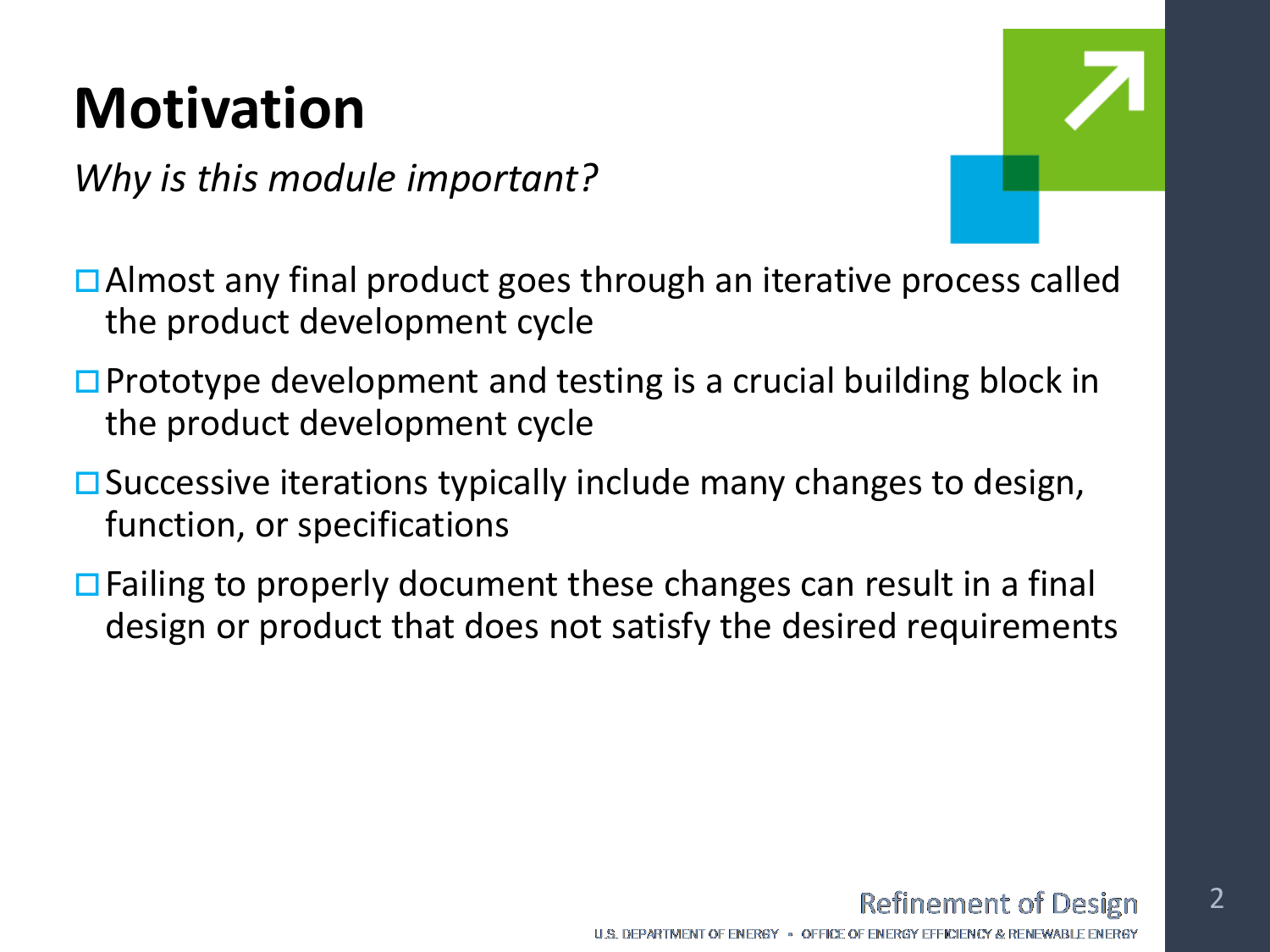### **Module Outline**

 $\square$  Learning objectives

 $\square$  Documenting the prototype development cycle

- —What to document?
- —How to document?
- $\Box$  Next step: toward scaling up
	- —Key aspects to capture from the prototyping cycle
	- —Beta testing

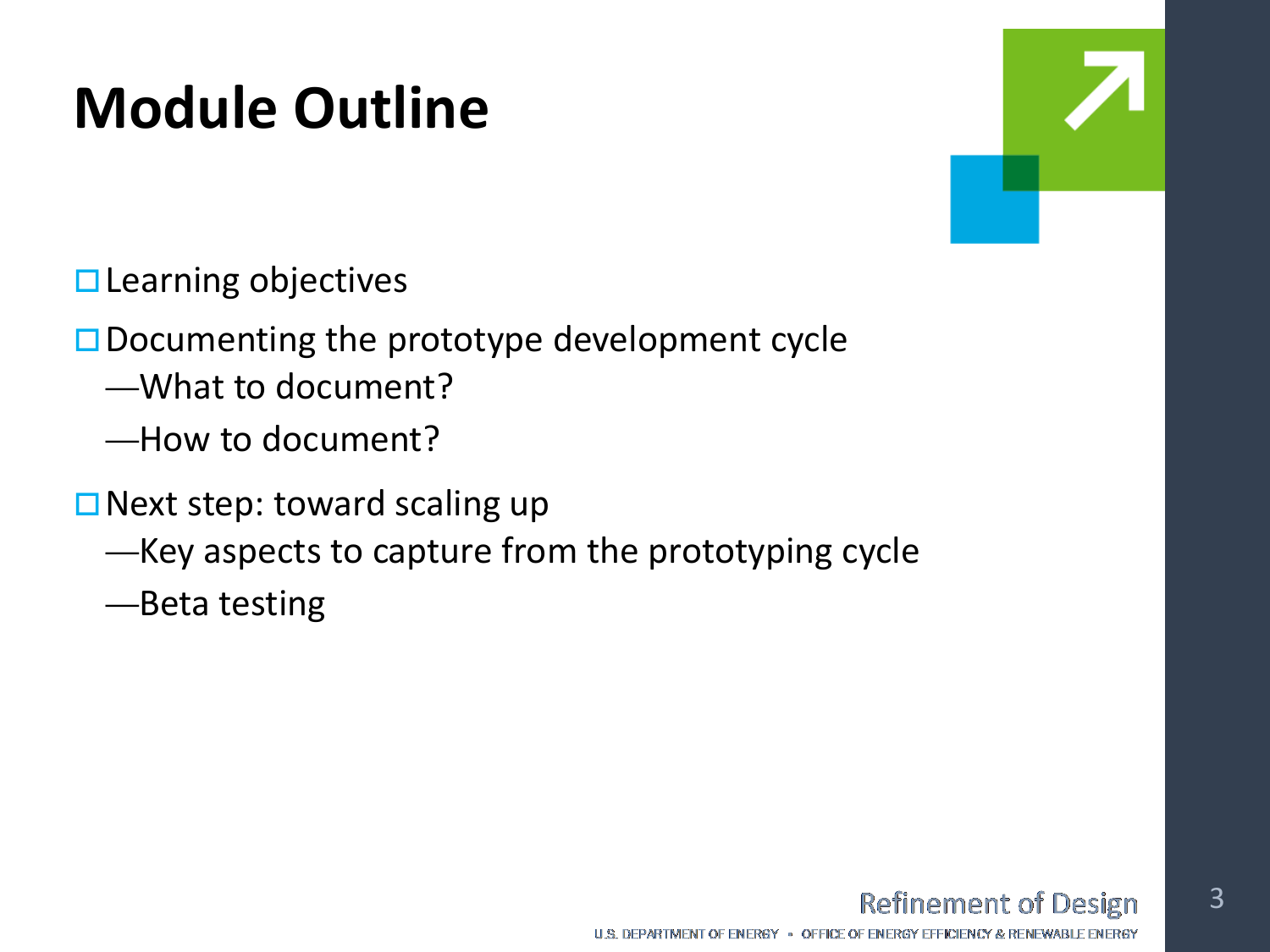### **Learning Objectives**



 $\Box$  LO1. Estimate the implication of design changes  $\Box$  LO2. Document the design change process

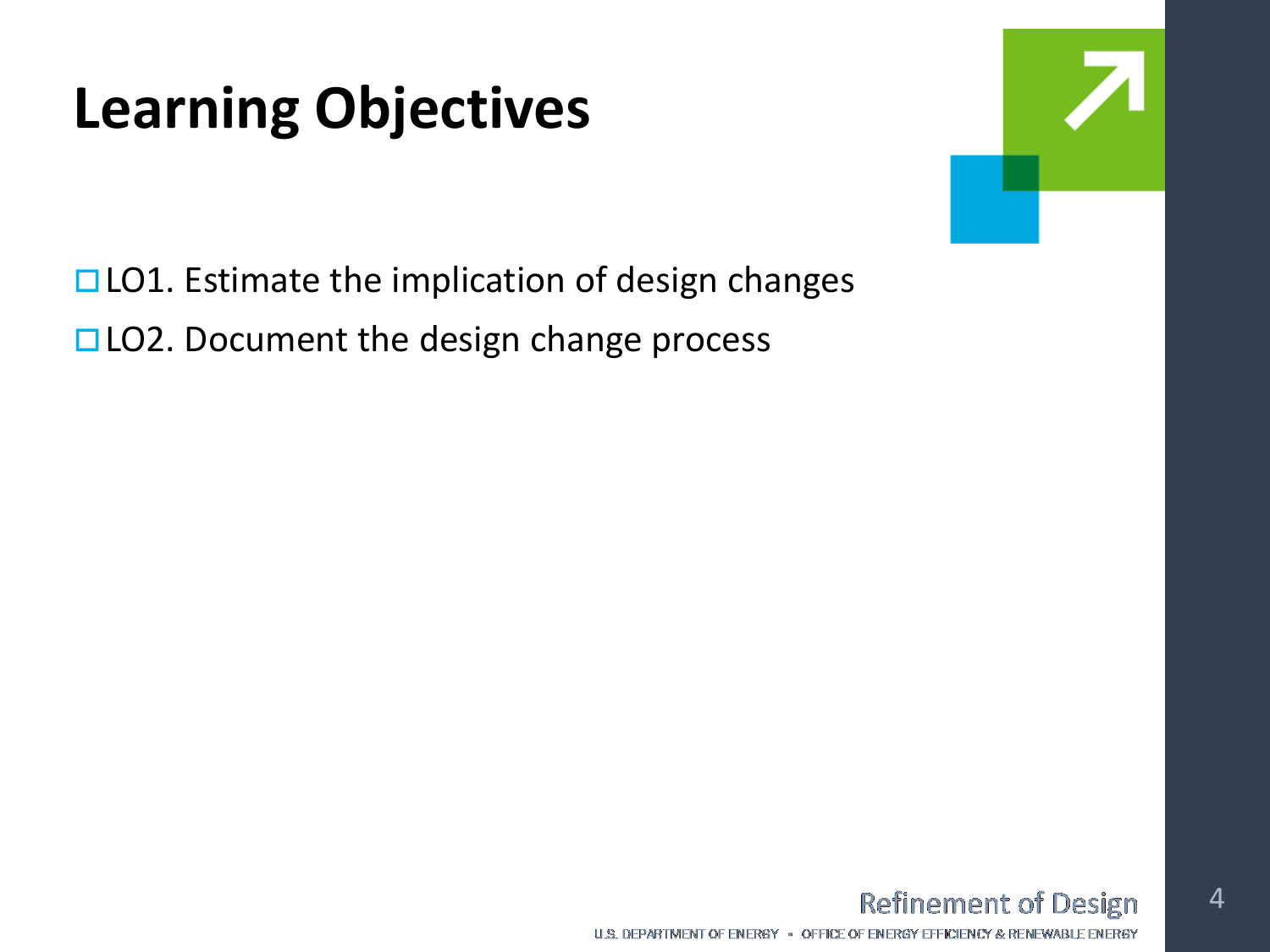### **What This Module Addresses**



- $\Box$  The importance of documenting the product-development process
- $\Box$  The roles of change management and engineering change notices in documenting product development
- $\square$  Best practices included in data management plans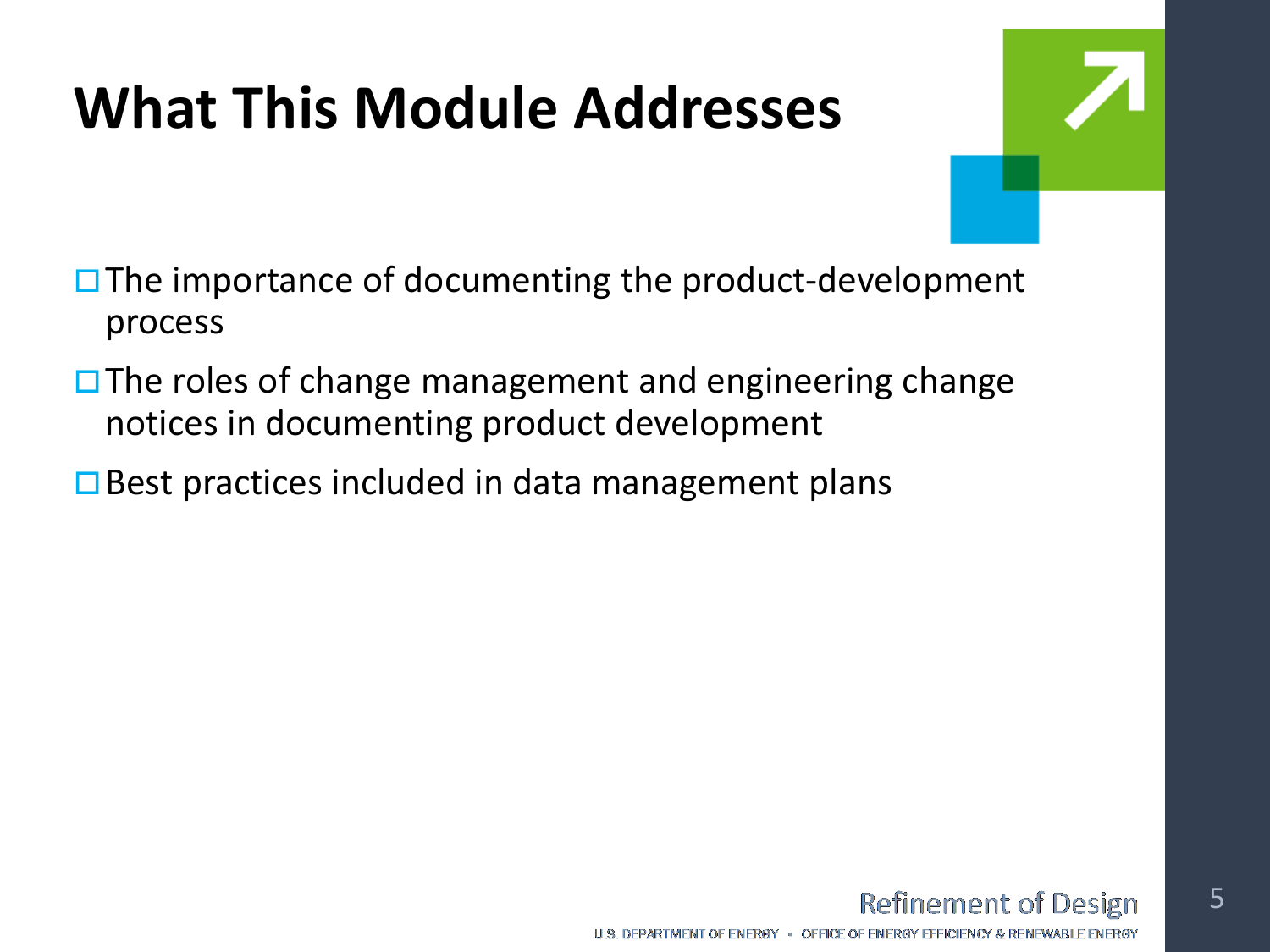*Importance of documentation*





**How the programmer wrote it**



**What the beta testers received**



**really needed**



Source: <http://projectcartoon.com/> 7/19/11 chrisdouglas.com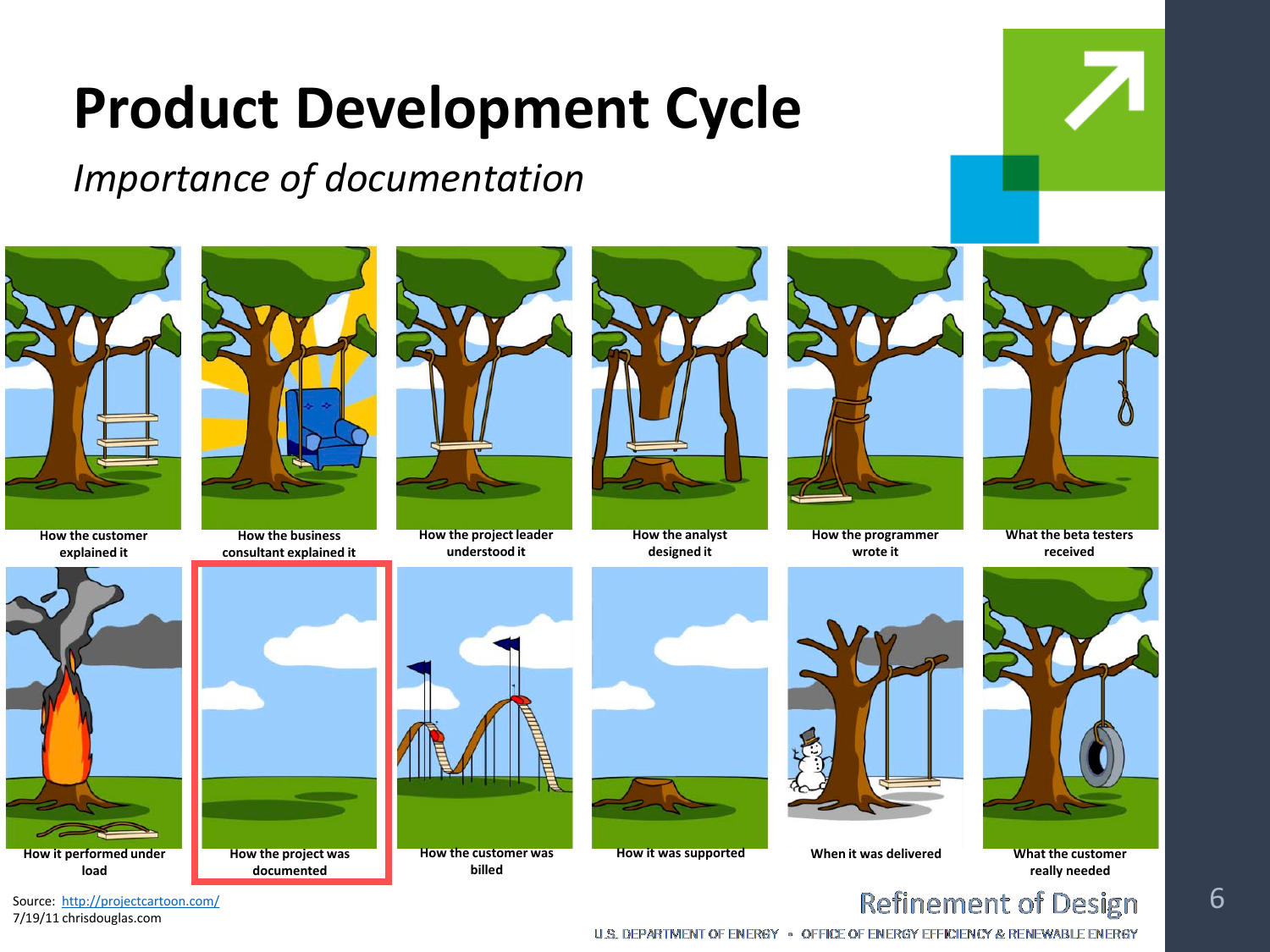### **Change Management Process**

*Basics*



 $\Box$  The process of requesting, planning, implementing, and evaluating changes to the product

 $\Box$  Deals with managing the changes that occur between successive iterations in the product development cycle

**Important acronyms**: (Defined on following pages or go to glossary)

- **Engineering change request** (ECR)
- **Engineering change management** (ECM)
- **Engineering change notice** (ECN)
- **Engineering change order** (ECO)

7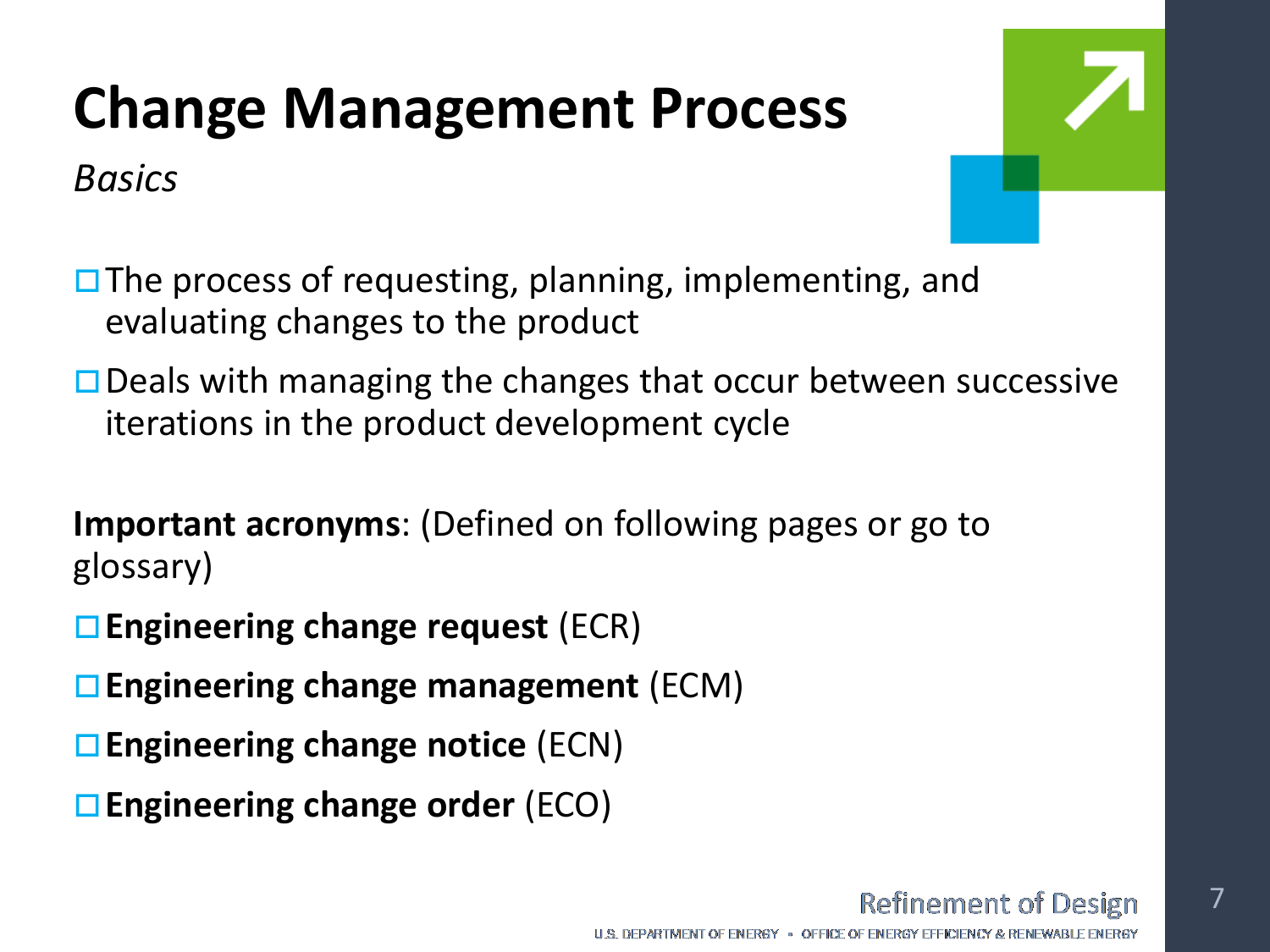### **Engineering Change Notice**

*What it is and when to use it*



**□ The engineering change notice (ECN)** is a form that communicates the details of an approved change to stakeholders in the process

- $\Box$  The ECN is an essential part of the change management and product development processes
- $\Box$  A detailed description and an explanation of the change should be captured on the ECN form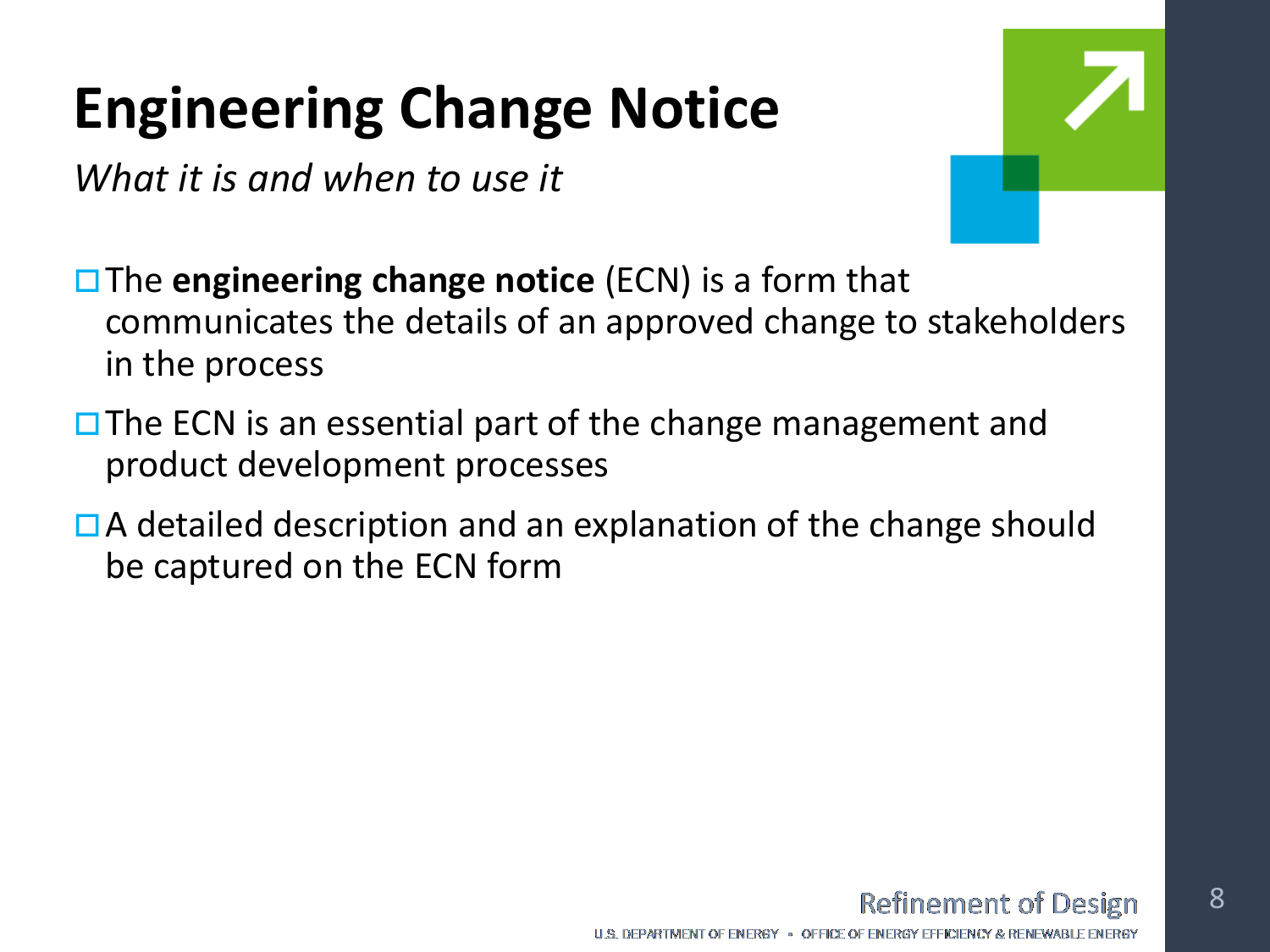*Example - Documenting ECN*

 $\Box$  At each iteration of the product development cycle, there is a need to document engineering drawings showing dimensions, tolerances, materials, and assembly



9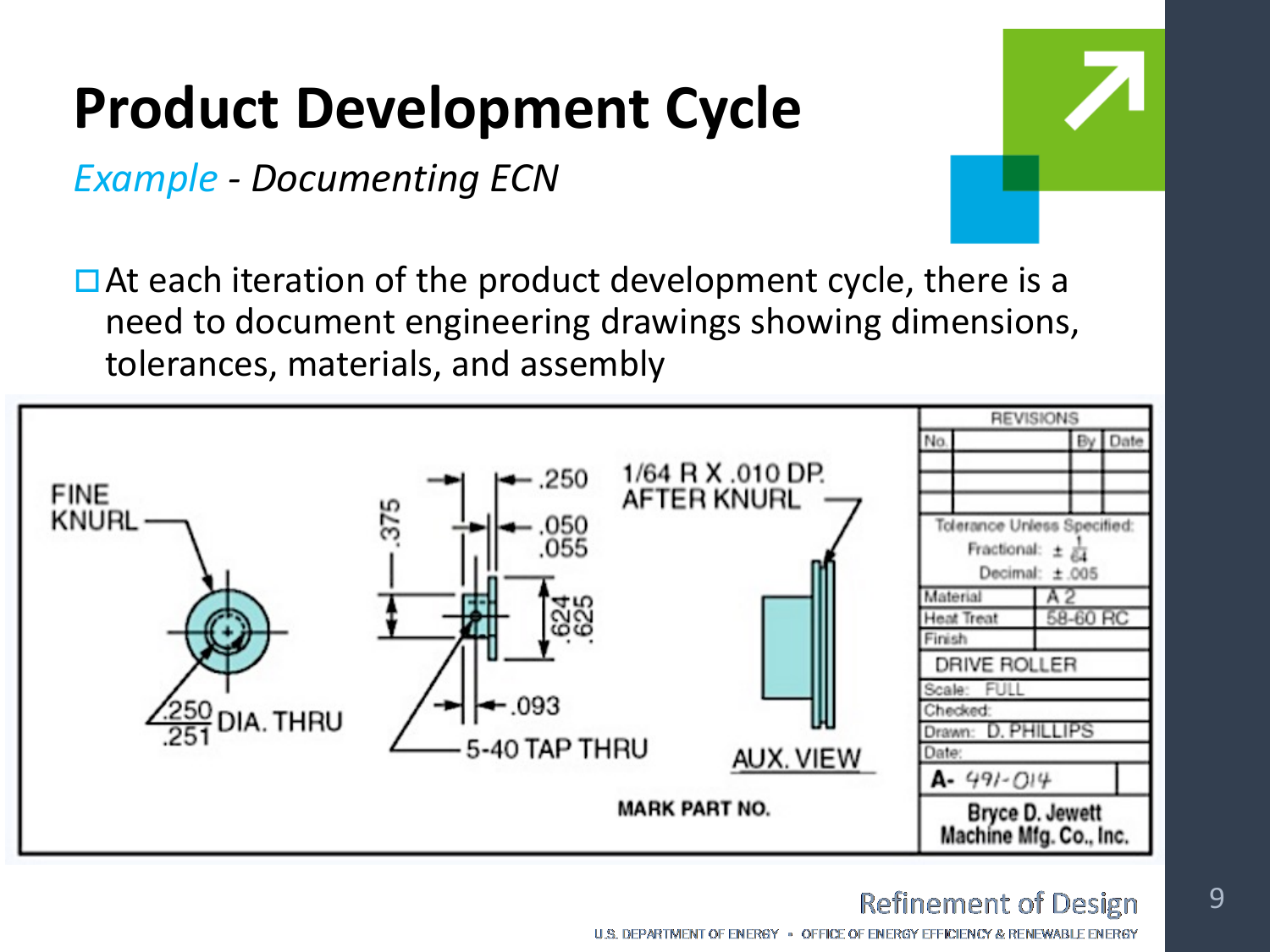

U.S. DEPARTMENT OF ENERGY . OFFICE OF ENERGY EFFICIENCY & RENEWABLE ENERGY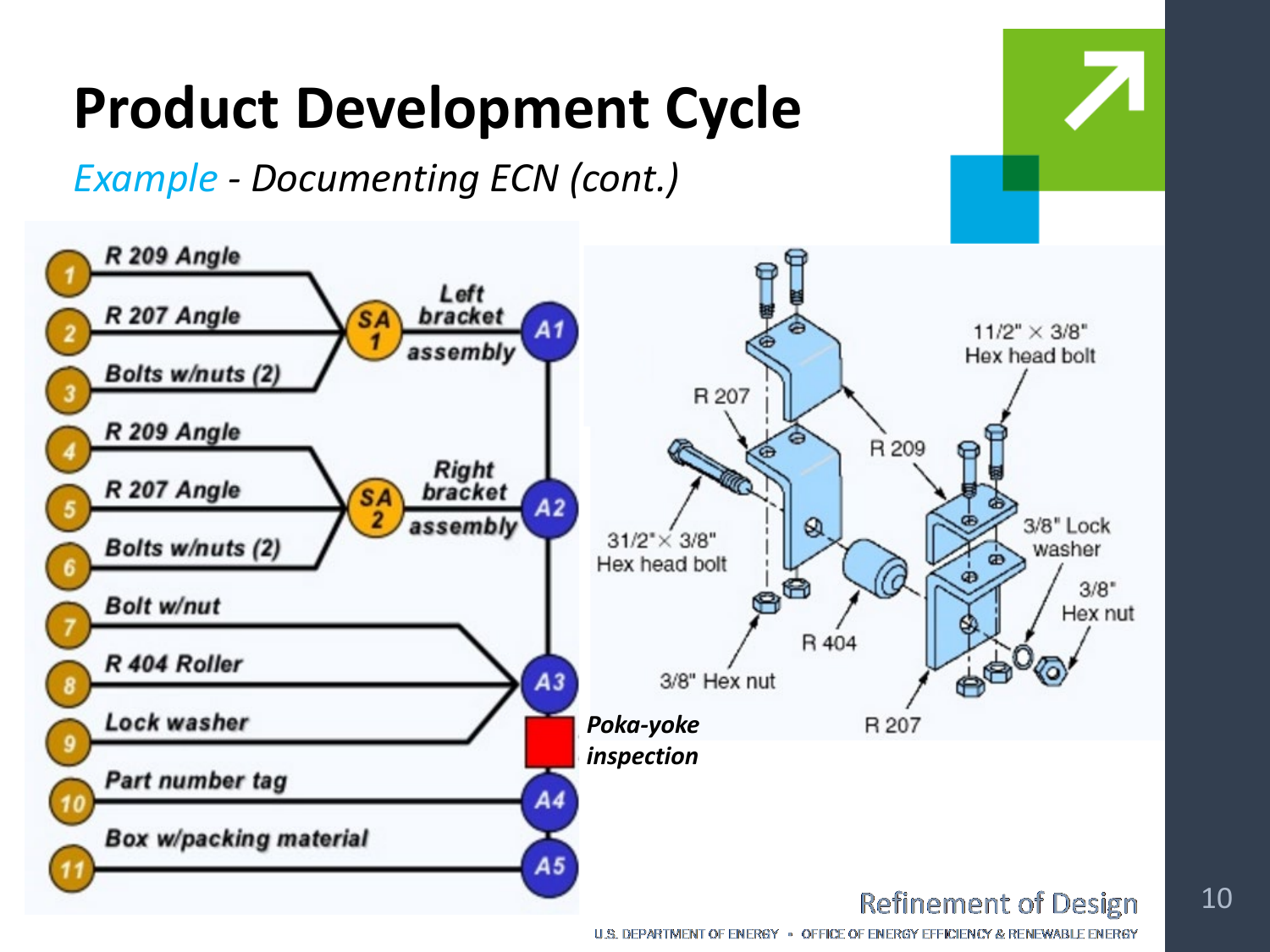*Example - Documenting ECN (cont.)*



 $\Box$  At each iteration, there is a need to document BOMs showing product structure and listing components and quantities

| <b>ITEM NO.</b> | <b>PART NUMBER</b> | <b>PART NAME</b>                     | <b>DESCRIPTION</b>                       | <b>SOURCE</b>     | QTY.           |
|-----------------|--------------------|--------------------------------------|------------------------------------------|-------------------|----------------|
|                 | UCP21-AST          | <b>PILLOW BLOCK BEARING</b>          | <b>AST - METRIC SERIES</b>               | <b>PURCHASED</b>  |                |
|                 |                    | 3GAA103001-BSE ELECTRIC MOTOR 1.5KW  | ABB - M2AA100L 6                         | <b>PURCHASED</b>  |                |
|                 | 7493251            | <b>BASE FRAME</b>                    | <b>MACHINED</b>                          | <b>FABRICATED</b> |                |
|                 | 7493250            | <b>BEARING MOUNTING PAD MACHINED</b> |                                          | <b>FABRICATED</b> |                |
|                 | 91292A241          | <b>SOCKET HEAD SCREWS</b>            | MCMASTER-CARR                            | <b>PURCHASED</b>  | $\overline{2}$ |
|                 | 7493252            | <b>MOTOR SHAFT</b>                   | <b>HARDENED STEEL MACHINED PURCHASED</b> |                   |                |
|                 | 91292A274          | <b>SOCKET HEAD SCREWS</b>            | <b>MCMASTER-CARR</b>                     | <b>PURCHASED</b>  |                |
| 8               | 7493254            | <b>MOTOR MOUNTING PAD</b>            | <b>MACHINED</b>                          | <b>FABRICATED</b> |                |

11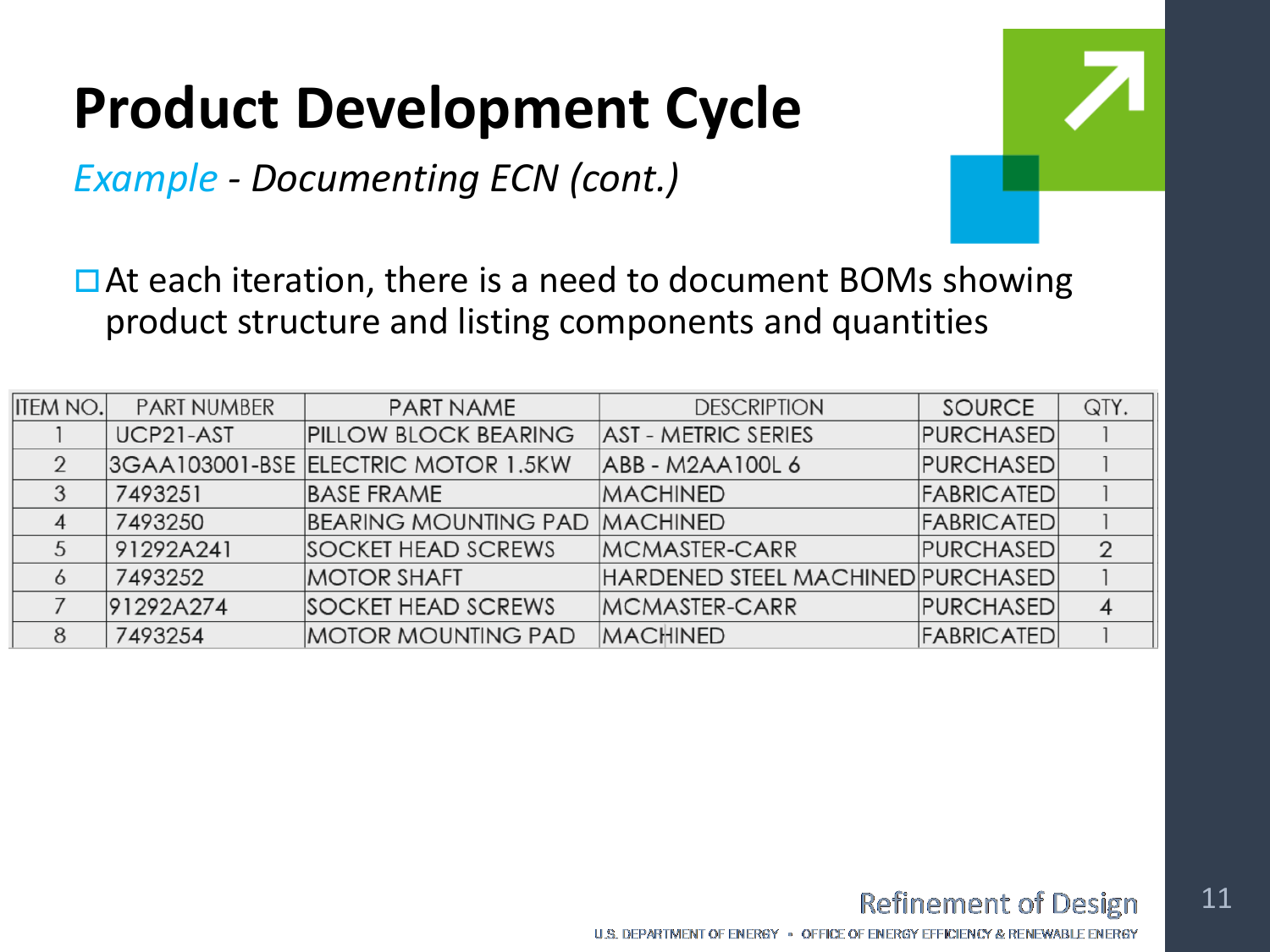*Documenting ECN*



#### **ECN can be documented in either of the following ways**:

**On paper**: works for simple products, but becomes complicated for more complex products with multiple design iterations and changes in their development cycles

#### *Example*: [ECN ISO Template QP1110-1](https://www.bizmanualz.com/quality-manual/iso-9001/engineering-change-notice-iso-template)

**Electronically or cloud-based**: enables change information to be documented effectively (notifications can be sent automatically to all stakeholders, including those across the supply-chain and inside the company)

*Example*: [Arena Cloud-based ECN System](http://www.arenasolutions.com/products/plm/features/change-management/)

U.S. DEPARTMENT OF ENERGY . OFFICE OF ENERGY EFFICIENCY & RENEWABLE ENERGY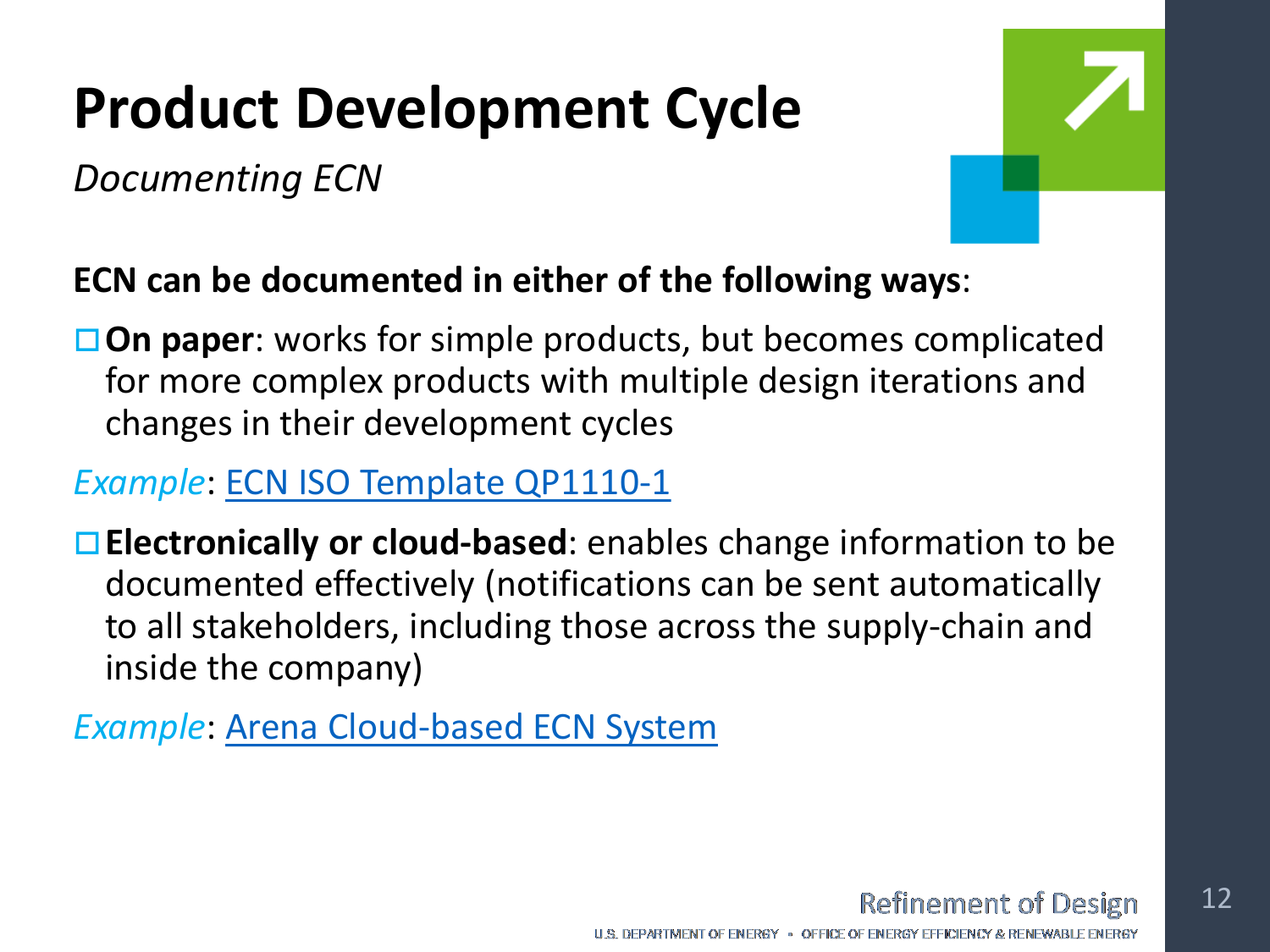### **Data Management Plans**

*Basics*



**□ Formal documents that outline how data are to be handled** during a project (i.e., product development) and after the project is completed

#### **Important questions to ask concerning data management plans (DMP) best practices**:

- $\Box$  What types of data will be collected?
- $\Box$  In what format will the data be stored?
- $\Box$  How will the data be made understandable to future users?
- $\Box$  What policies and procedures guide data sharing?
- $\Box$  How will the data be archived and protected, and for how long?

#### **Refinement of Design**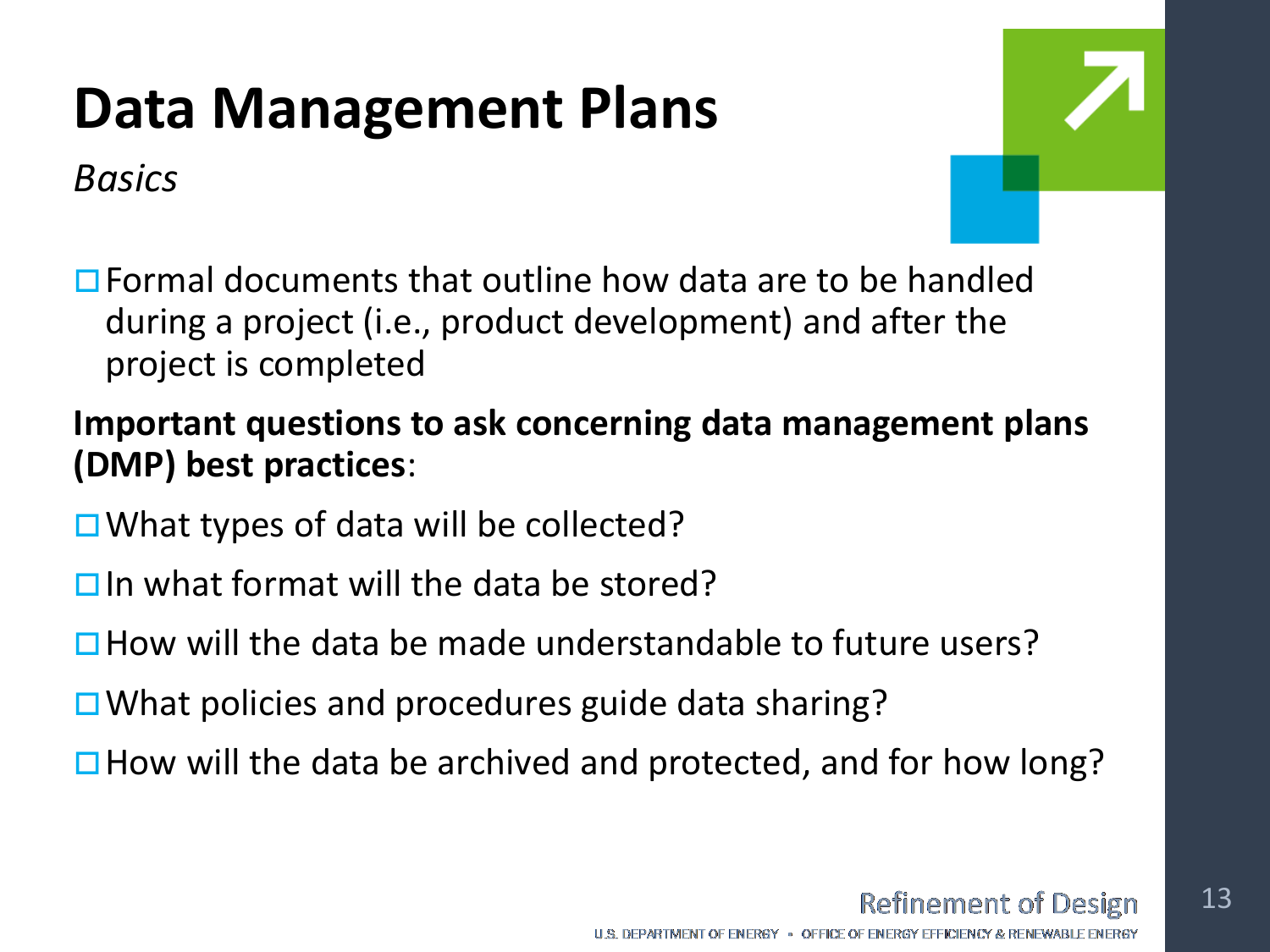### **Toward Scaling-Up**

*Next steps*



**Key aspects to capture from the prototype development cycle toward scaling up**:

- Main failure modes
- $\Box$  Failure time distributions
- $\Box$  Critical design-change requirements
- □ Accurate assessment of cost for the scaled-up product based on experience and insight during the prototype development process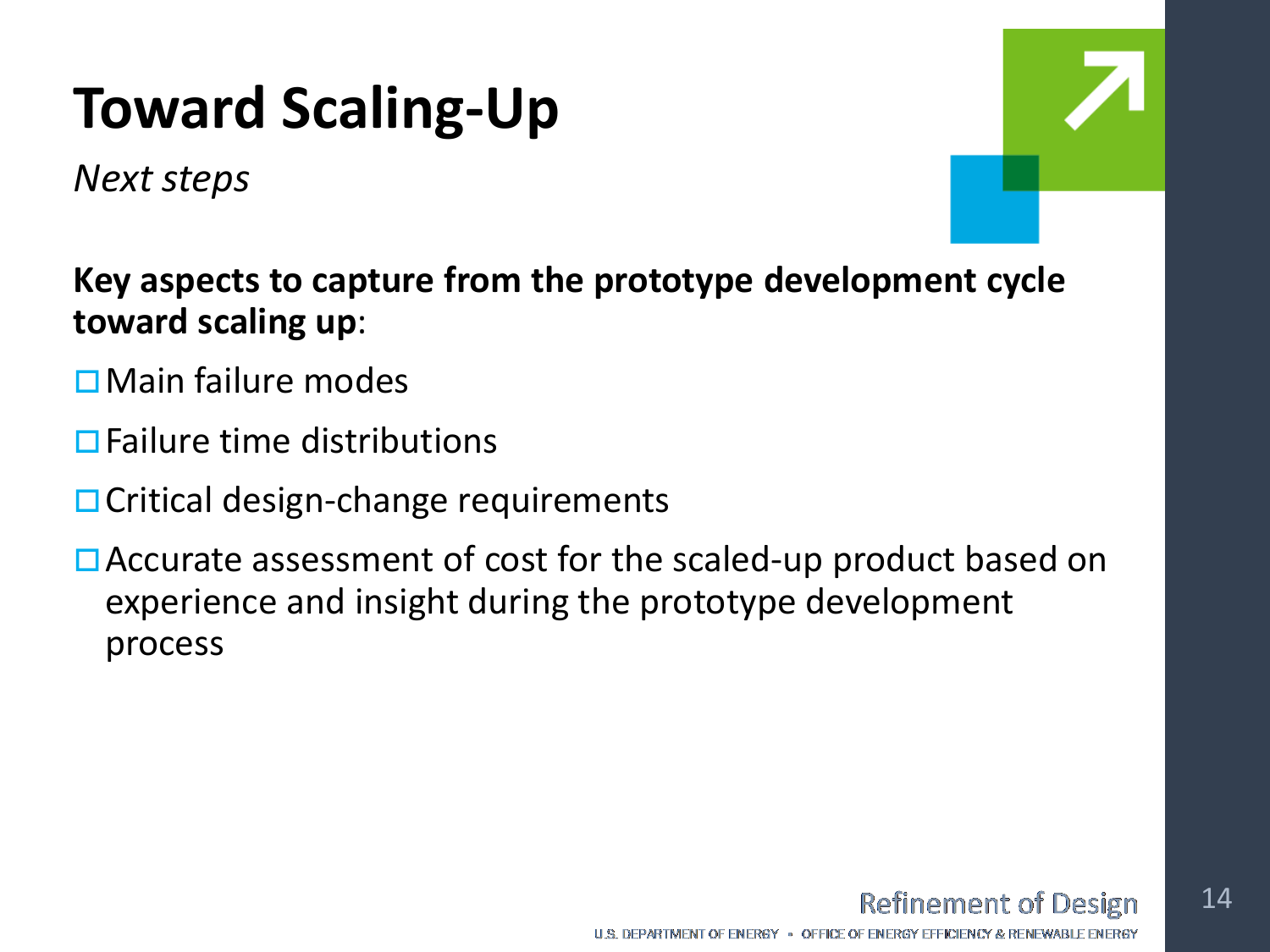### **Toward Scaling-Up**

*Next steps (cont.)*

#### **Beta testing**:

- $\Box$  Roll-out prototype for client/customer testing
- $\Box$  Design and implement questionnaires and surveys for design improvement
- $\square$  Document results to feedback into the final design iteration